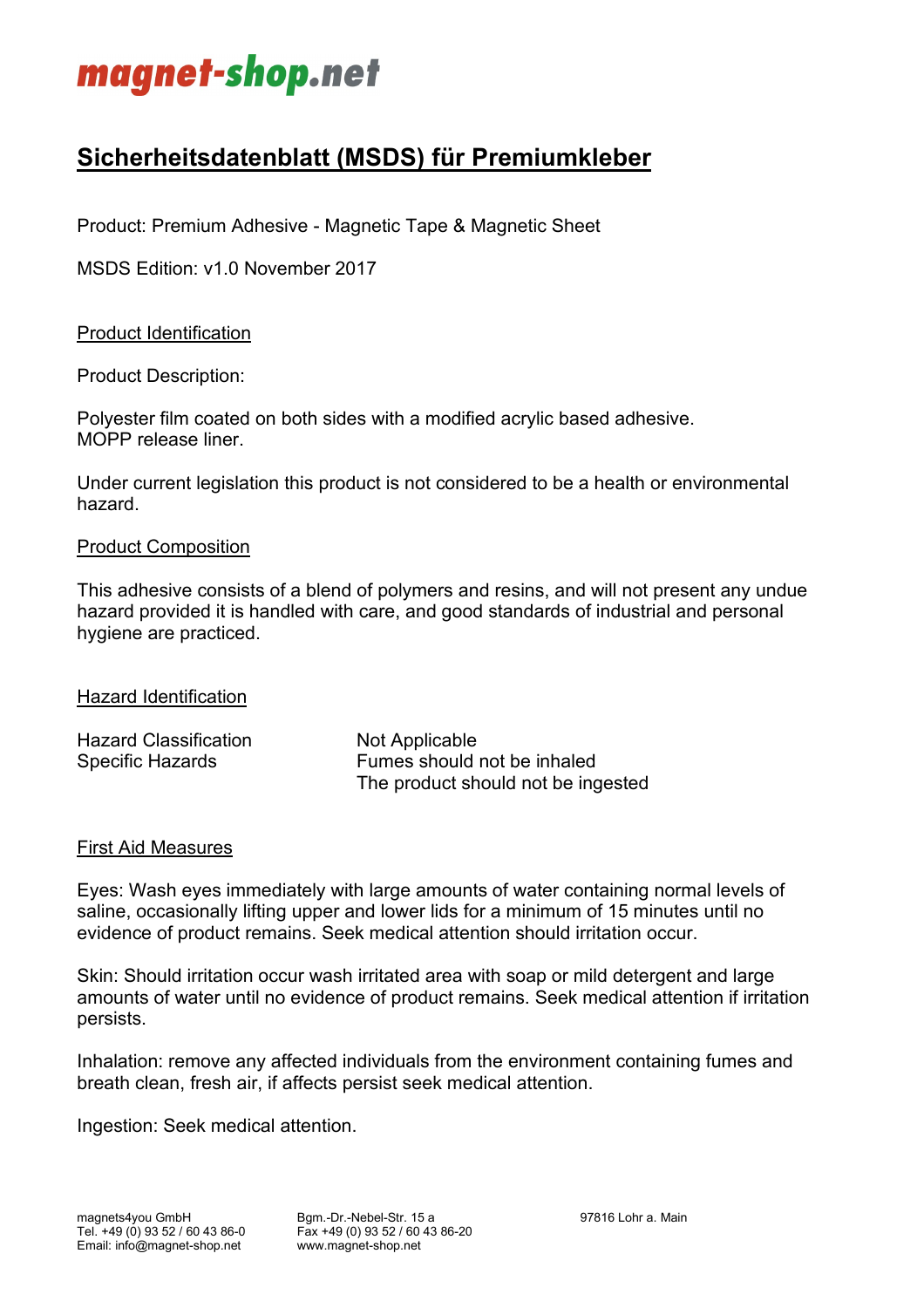

# Fire Fighting Measures

Ventilate enclosed spaces before entering them. No unusual fire or explosion hazards have been noted. This product is self-extinguishing. Some irritating vapors may be emitted upon combustion.

# Handling & Storage

Handling:

No specific handling requirements.

As in common with good industrial hygiene, hands should be washed with soap and water before handling food.

Storage:

Suggested storage conditions:

Store in a cool dry place within a closed container. Avoid direct sunlight. Store at a temperature between 10°C and 20°C.

Avoided storage condition:

Avoid storing under high temperatures. Avoid contact with sources of ignition.

#### Exposure Control

| <b>Respiratory Protection:</b> | no particular equipment required |
|--------------------------------|----------------------------------|
| <b>Skin Protection:</b>        | no particular equipment required |
| Eye Protection:                | no particular equipment required |

#### Stability & Reactivity

This adhesive is stable and does not react with materials with which it would normally come into contact with within storage and/or use.